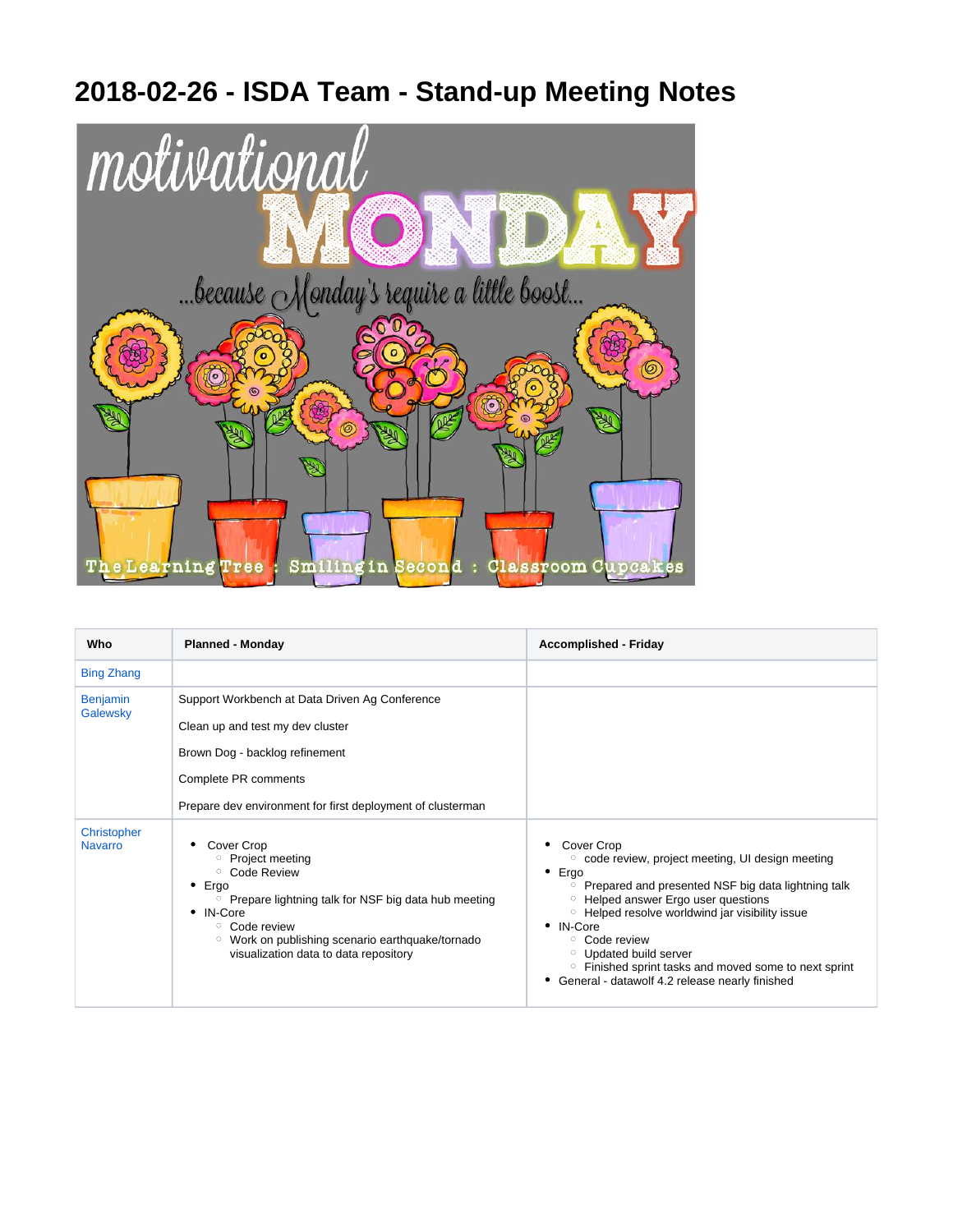| <b>Craig Willis</b>                  | WT<br>• Development process documentation<br>• Finalize backup implementation<br><b>NDS</b><br>• Planning<br>• Globus auth<br>• Bug fixes<br><b>TERRA-REF</b><br>• VNIR/soil_mask testing<br>• 2018 architecture discussions                                                         |                                                                                                                                                                                                                                                                                                                                    |
|--------------------------------------|--------------------------------------------------------------------------------------------------------------------------------------------------------------------------------------------------------------------------------------------------------------------------------------|------------------------------------------------------------------------------------------------------------------------------------------------------------------------------------------------------------------------------------------------------------------------------------------------------------------------------------|
| <b>Gregory Jansen</b>                |                                                                                                                                                                                                                                                                                      |                                                                                                                                                                                                                                                                                                                                    |
| <b>Htut Khine</b><br><b>Htay Win</b> |                                                                                                                                                                                                                                                                                      |                                                                                                                                                                                                                                                                                                                                    |
| <b>Indira Gutierrez</b><br>Polo      |                                                                                                                                                                                                                                                                                      | SMU<br>• Update metadata views to create popup instead of links<br>when there is a context URL<br>In-Core<br>• Updated pull request for building portfolio analysis and<br>maestro api refactoring<br>• Helped debug the tornado analyses on mac and making<br>sure it runs.<br>• Started refactoring building portfolio analysis. |
| Inna Zharnitsky                      |                                                                                                                                                                                                                                                                                      |                                                                                                                                                                                                                                                                                                                                    |
| <b>Jing Ge</b>                       |                                                                                                                                                                                                                                                                                      |                                                                                                                                                                                                                                                                                                                                    |
| <b>Jong Lee</b>                      |                                                                                                                                                                                                                                                                                      |                                                                                                                                                                                                                                                                                                                                    |
| Kenton<br><b>McHenry</b>             | • Science Platforms workshop<br>• CSSI proposals<br>• BD outreach<br>$\bullet$ HR                                                                                                                                                                                                    | Science Platforms workshop<br>CSSI proposals<br><b>BD</b> outreach<br>$\bullet$ HR                                                                                                                                                                                                                                                 |
| Luigi Marini                         |                                                                                                                                                                                                                                                                                      | Sick<br>Started on Clowder paper (kinda)<br>• Various meetings through out the week<br>Geodashboard/Clowder code reviews / deployments                                                                                                                                                                                             |
| <b>Marcus</b><br><b>Slavenas</b>     | gltg<br>$\circ$ servers<br>٠<br>vbd<br><sup>o</sup> set up clowder instance                                                                                                                                                                                                          | gltg<br>o gltg-dev, ilnlrs, and ilnlrs-dev all up<br>٠<br>vbd<br><sup>o</sup> learning datawolf and some react                                                                                                                                                                                                                     |
| <b>Maxwell</b><br><b>Burnette</b>    | • finalize Engineering Open House prep<br>ElasticSearch indexing<br>٠<br><b>TERRA</b> processing<br>٠<br><sup>o</sup> missing Geostreams data eval<br><sup>o</sup> fullfield progress?<br><sup>o</sup> AZ pipeline Clowder reinitialization<br><sup>o</sup> MongoDB cleanup cron job | final tests for bd-dev EOH testing<br>indexing at ~3.5 million of 13 million documents<br>meantemp and canopy cover updates for fullfield<br>AZ uploader pipeline running<br>٠<br>planning meetings                                                                                                                                |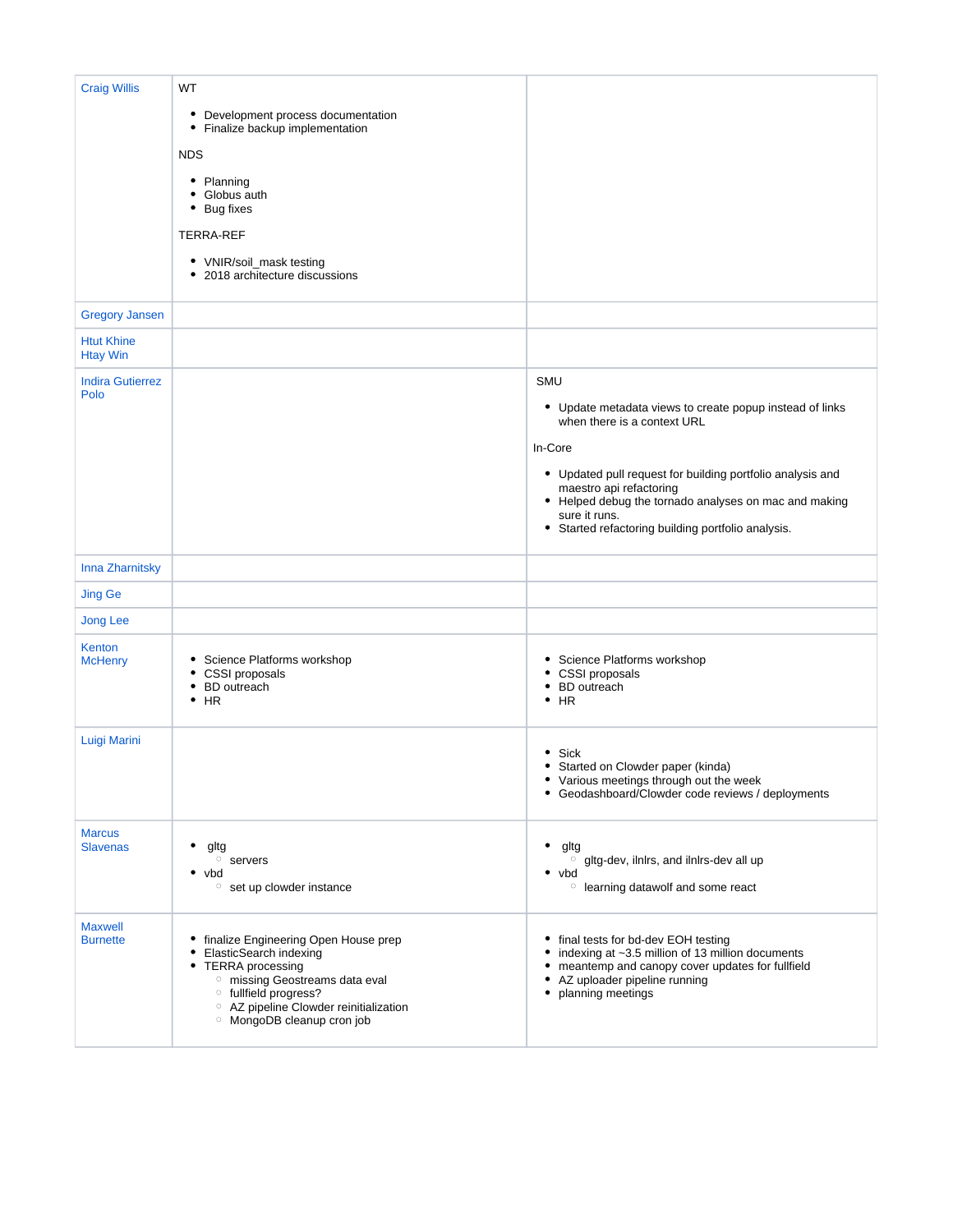| <b>Michal</b><br><b>Ondrejcek</b>        | $\bullet$ MDF<br><sup>o</sup> docstrings v2, Sphinx and Jupyter docs, link<br>$\circ$ zip file for upload<br><sup>o</sup> outreach<br>• Farmers<br><sup>o</sup> documentation/description, Matlab model<br>• Faculty Fellowship<br><sup>o</sup> meeting on Friday                                                                                                                                                                                                                                                                                                                                  |                                                                                                                                                                                                                                                                                                                                                                                                                                                                                                                                                                                                                                                                                                                                                                                                                                                |
|------------------------------------------|----------------------------------------------------------------------------------------------------------------------------------------------------------------------------------------------------------------------------------------------------------------------------------------------------------------------------------------------------------------------------------------------------------------------------------------------------------------------------------------------------------------------------------------------------------------------------------------------------|------------------------------------------------------------------------------------------------------------------------------------------------------------------------------------------------------------------------------------------------------------------------------------------------------------------------------------------------------------------------------------------------------------------------------------------------------------------------------------------------------------------------------------------------------------------------------------------------------------------------------------------------------------------------------------------------------------------------------------------------------------------------------------------------------------------------------------------------|
| <b>Sara Lambert</b>                      | $\cdot$ NDS<br><b>NDS-1211 - Support DataDrivenAg CLOSED</b><br>$\circ$<br><b>NDS-1127</b> - Rethink Grunt build process<br><b>RESOLVED</b><br>$\circ$<br>• KnowEnG<br><sup>o</sup> Provide Matt/Charles access to the AWS Kubernetes<br>cluster for further testing<br><sup>o</sup> Discuss next steps for Kubernetes proof-of-concept<br>• Crops in Silico<br><sup>o</sup> Send out internal questionnaire, figure out software<br>needs for upcoming workshop<br><sup>o</sup> Substitute real values for remaining placeholder fields<br>(e.g. driver, args, etc)                               | • NDS<br>N NDS-1211 - Support DataDrivenAg CLOSED<br>$\circ$<br>N NDS-1127 - Rethink Grunt build process<br><b>RESOLVED</b><br>$\circ$<br><sup>o</sup> Started looking into headless e2e again, now that<br>Chrome supports launching with "--headless"<br>• KnowEnG<br><sup>o</sup> Sent Matt/Charles the kubeconfig for accessing our<br>test cluster<br>○ Provided verbose instructions on running test jobs on<br>the test cluster<br><sup>o</sup> Discussed some next steps with Charles/Pramod<br><sup>o</sup> Configured multiple autoscaling groups and test jobs<br>to simulate the various types of workloads that we<br>expect to see<br><sup>o</sup> Started experimenting with automating deployment of<br>the KnowEnG stack<br>• Crops in Silico<br><sup>o</sup> Sent out model owner questionairre, still awaiting<br>responses |
| <b>Michelle Pitcel</b>                   | • GLTG<br>GLGVO-85 - Explore: Highlight the HUC4<br>Boundaries on the map when you hover over a<br>HUC4 number DONE<br>$\circ$<br>GLGVO-412 - Test and Try to Improve<br>Exploratory Analysis Speed Using Local Data DONE<br>$\circ$<br>• IMLCZO<br><sup>o</sup> Re-run Parser for Flux Tower<br><sup>o</sup> Re-run Parser for Allerton non-Decagon<br><b>GEOD-1042</b> - Map interface in mobile version<br><b>DONE</b><br>$\circ$<br>MLCZO-215 - Add Default Users from IML to All<br>Project Spaces   DONE<br>$\circ$<br>MINIMIALGZO-217 - Generalize Logger Parsers<br><b>DONE</b><br>$\circ$ | • GLGVO<br><b>DONE</b><br>$\circ$<br><b>GLGVO-412</b><br><b>DONE</b><br>$\circ$<br><b>GLGVO-414</b><br>• IMLCZO<br><b>DONE</b><br>$\circ$<br><b>GEOD 1042</b><br><b>DONE</b><br>$\circ$<br><b>DONE</b><br>$\circ$<br><b>IML 670-215</b>                                                                                                                                                                                                                                                                                                                                                                                                                                                                                                                                                                                                        |
| <b>Omar Elabd</b>                        | • Fragility Mapping<br><sup>o</sup> Rules Engine<br><sup>o</sup> Conversion Script<br><sup>o</sup> Mapping Service                                                                                                                                                                                                                                                                                                                                                                                                                                                                                 |                                                                                                                                                                                                                                                                                                                                                                                                                                                                                                                                                                                                                                                                                                                                                                                                                                                |
| <b>Pramod Rizal</b><br><b>Rob Kooper</b> | KnowEnG<br>• NIH Reports<br>• Platform Update<br>• Dev Support<br>Syngenta<br>• Set up Dev Environment                                                                                                                                                                                                                                                                                                                                                                                                                                                                                             | KnowEnG<br>• NIH Reports<br>• Platform Update (W.I.P.)<br>• Dev Support                                                                                                                                                                                                                                                                                                                                                                                                                                                                                                                                                                                                                                                                                                                                                                        |